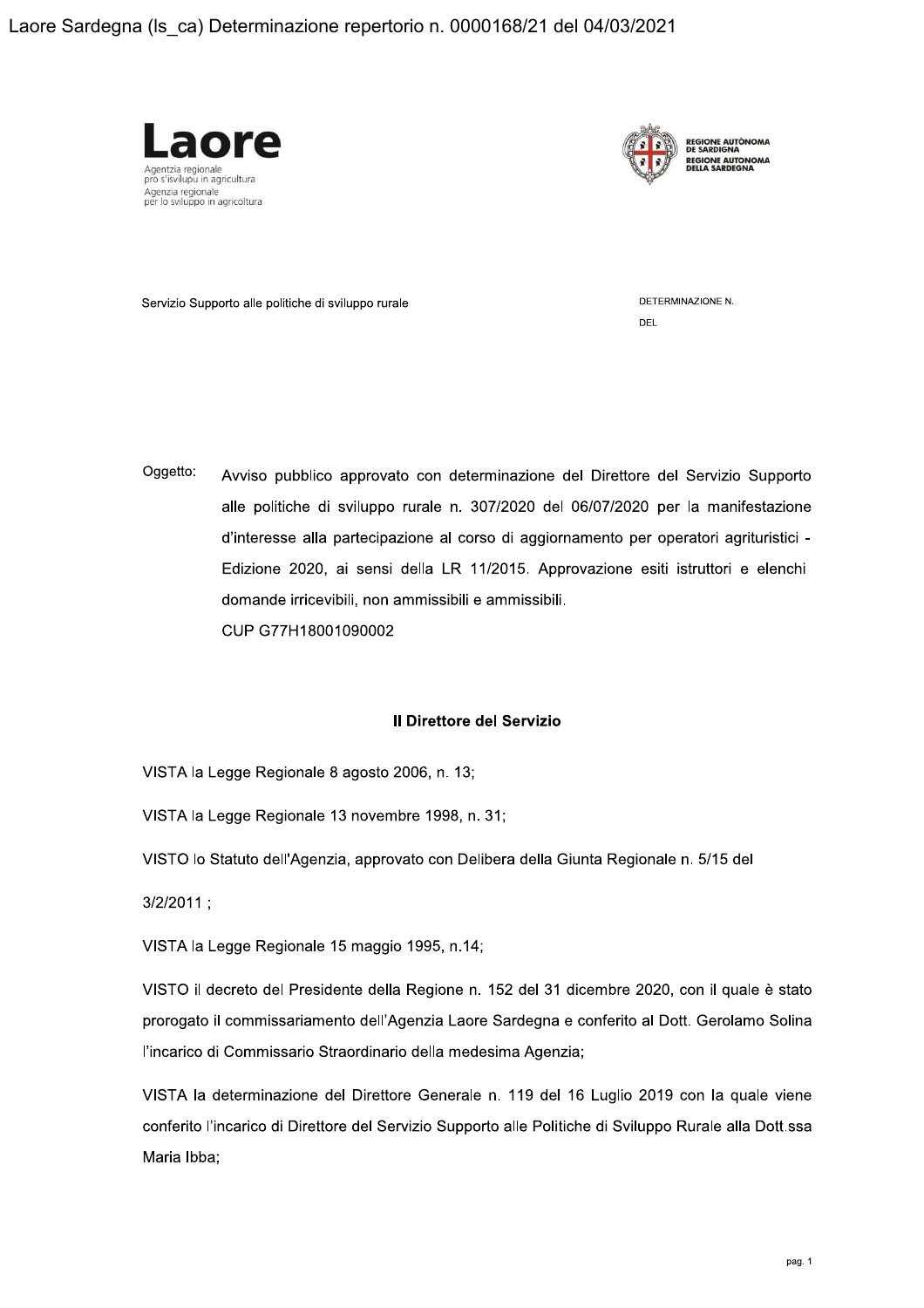



Servizio Supporto alle politiche di sviluppo rurale

DETERMINAZIONE N. DEL

VISTA la legge regionale n. 11/2015 dell'11/05/2015 "Norme in materia di agriturismo, ittiturismo, pescaturismo, fattoria didattica e sociale e abrogazione della L.R. 18 del 1998" e ss.mm.ii. e sue direttive di attuazione approvate con D.G.R. 47/2 del 30/08/2016":

VISTA la legge 7 agosto 1990 n. 241 e ss.mm.ii. recante "Nuove norme in materia di procedimento amministrativo e di diritto di accesso ai documenti amministrativi";

VISTO il programma di aggiornamento rivolto agli operatori agrituristici redatto ai sensi della L.R. 11/2015 e sue direttive di attuazione di cui alla D.G.R. 47/2 del 30/08/2016 approvato dal Servizio Sviluppo dei territori e delle comunità rurali dell'Assessorato dell'Agricoltura e riforma agropastorale in data 31/10/2018 (nostro prot. n. 32209/18 del 31/10/2018) e il suo aggiornamento comunicato con nota del 13/10/2020 ns prot. n. 25419/20 del 13/10/2020;

PREMESSO CHE in data 06/07/2020 l'Agenzia Laore ha pubblicato un avviso pubblico, approvato con determinazione del direttore del Servizio Supporto alle politiche di sviluppo rurale n. 307 del 06/07/2020, per la raccolta delle manifestazioni d'interesse alla partecipazione al corso di aggiornamento per operatori agrituristici ai sensi della LR 11/2015 - Edizione 2020, i cui termini scadevano il 31/07/2020;

DATO ATTO CHE l'Avviso pubblico prevede all'art. 4 - Requisiti di ammissibilità, che possono inoltrare la manifestazione d'interesse:

gli operatori agrituristici regolarmente in attività iscritti nei ruoli previdenziali e assicurativi secondo quanto previsto dalla normativa vigente e iscritti nell'ex elenco regionale degli operatori agrituristici ex LR 23/06/1998 n. 18 a cui è stata riconosciuta d'ufficio la qualifica di "operatore agrituristico" ai sensi dell'art. 24 c. 3 della LR 11/2015;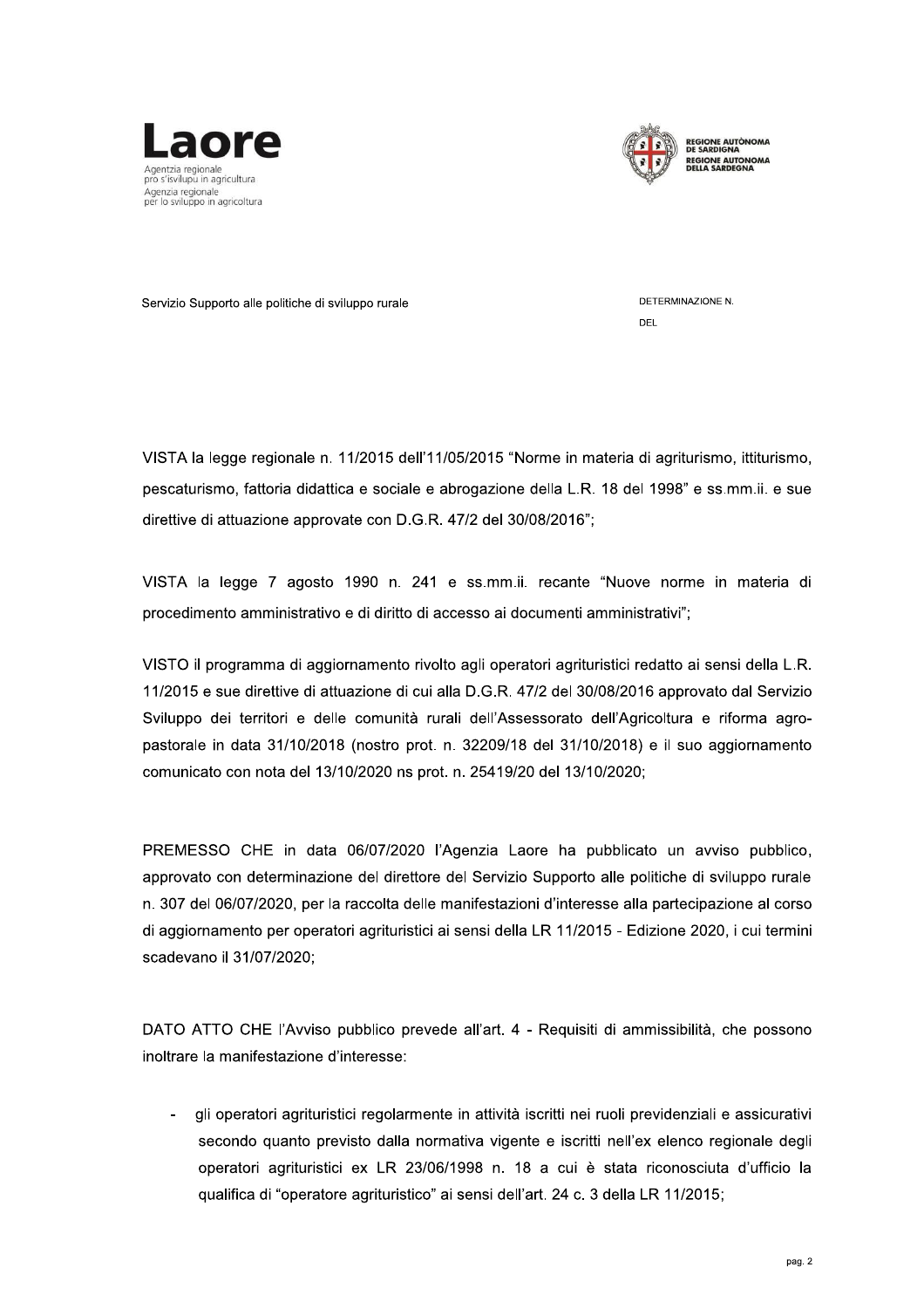



Servizio Supporto alle politiche di sviluppo rurale

DETERMINAZIONE N. DEL

i soggetti (titolare dell'impresa agricola individuale, i suoi familiari ai sensi del 2° comma  $\,$ dell'art. 230bis del Codice civile, nonché soci o rappresentanti legali di società) regolarmente iscritti nei ruoli previdenziali e assicurativi alla data di entrata in vigore della LR 11/2015 ossia al 14/08/2015 ai sensi dell'art. 24 c.3bis della stessa legge:

CONSIDERATO CHE l'Art. 5 dell'Avviso - Termini e modalità di presentazione della manifestazione d'interesse, nel fissare il termine di presentazione delle richieste di partecipazione al 31/07/2020, ha previsto che tutte le richieste ammissibili pervenute nei termini saranno soddisfatte mentre quelle pervenute oltre i termini saranno accolte fino a completamento dei posti disponibili secondo l'ordine cronologico di arrivo;

# PRESO ATTO CHE

- alla data di scadenza prevista nell'Avviso pubblico, fissata al 31/07/2020, sono pervenute n. 88 manifestazioni d'interesse;
- successivamente alla scadenza del termine di cui sopra e fino alla data del 11/01/2021 in cui è stata assegnata l'attività istruttoria di valutazione delle istanze, sono pervenute ulteriori 30 manifestazioni d'interesse;

CONSIDERATO CHE l'istruttoria, relativamente alle verifiche di ricevibilità e ammissibilità delle istanze di partecipazione presentate ai sensi dell'Avviso pubblico è stata svolta dai responsabili delle UOTT Multifunzionalità e sviluppo rurale con il supporto della responsabile dell'UO Politiche per la diversificazione delle attività agricole;

# DATO ATTO CHE

- alcune istanze risultavano carenti di documentazione richiesta nell'avviso pubblico e, in forza del soccorso istruttorio, si è provveduto alla richiesta delle necessarie integrazioni documentali;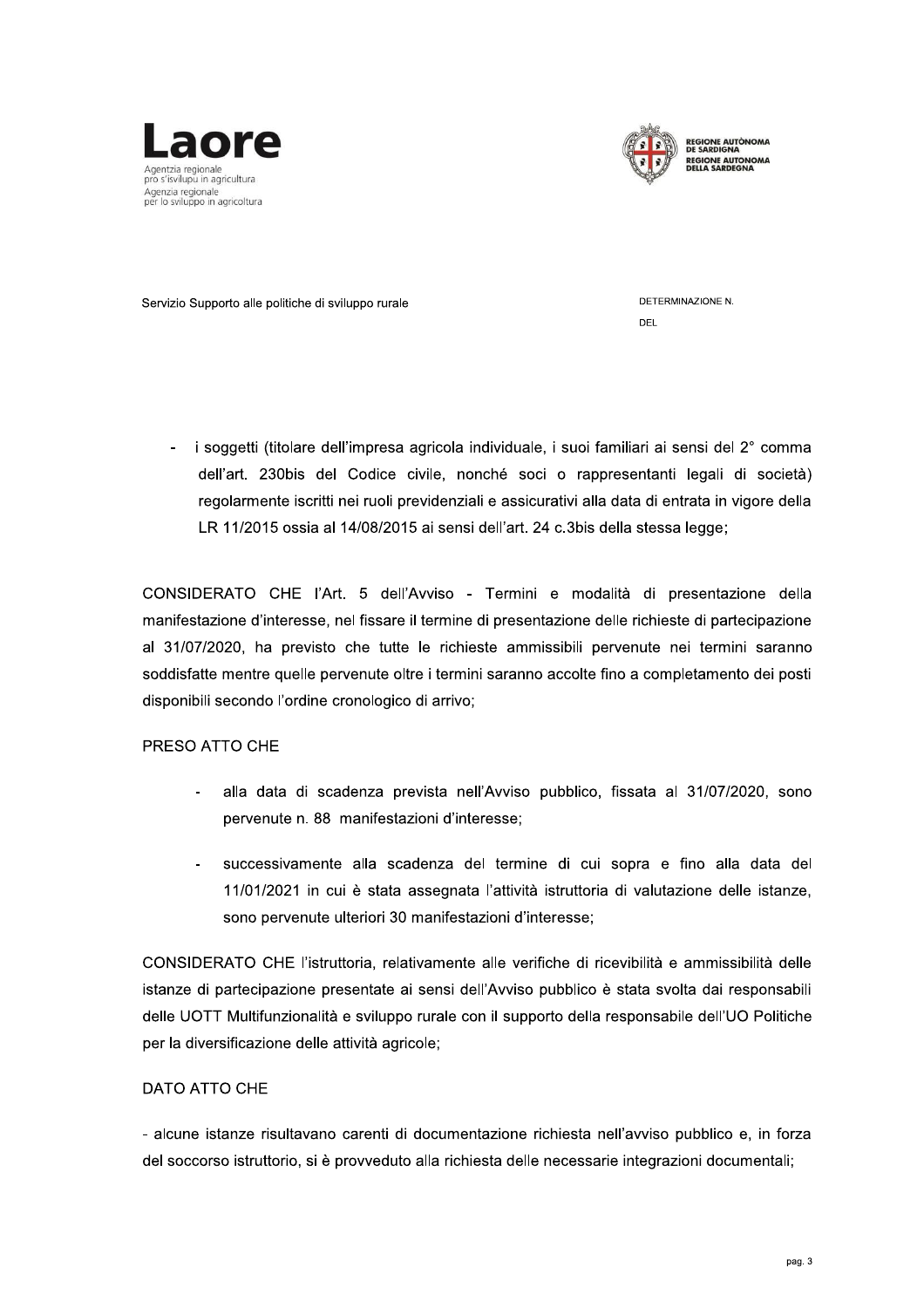



Servizio Supporto alle politiche di sviluppo rurale

DETERMINAZIONE N DEL

- n. 5 istanze che risultavano carenti di documentazione, per le quali non è pervenuta la richiesta integrazione documentale, risultano irricevibili in quanto mancanti del documento di riconoscimento o della firma autografa o digitale (n. 2 presentate nei termini e n. 3 presentate fuori termine);

- per n. 3 istanze è pervenuta espressa rinuncia (prot. Laore n. 21977/20 del 28/08/2020, n. 5619/21 del 09/02/2021, n.7484 del 23/02/2021);

- n. 16 istanze sono risultate non ammissibili (n. 14 presentante nei termini e n. 2 presentate fuori termine) e si è provveduto a comunicare ai richiedenti il preavviso di rigetto ai sensi dell'art. 10 bis del D. Lgs. 241/1990, cui non ha fatto seguito alcun riscontro;

- n. 94 istanze sono risultate ammissibili di cui n. 69 trasmesse nei termini e n. 25 pervenute fuori termine;

VISTE le risultanze istruttorie trasmesse dai responsabili delle UOTT Multifunzionalità e sviluppo rurale (nn. SSPSR 696/2021 del 25-02-2021: 502/2021 del 22-02-2021: 710/2021del 25-02-2021: 596/2021 del 23-02-2021; 569/2021 del 23-02-2021; 565/2021 del 23-02-2021 e 545/2021 del 22-02-2021);

VISTI gli elenchi delle istanze irricevibili, delle istanze ammesse e delle istanze non ammesse (rispettivamente Allegati nn. 1, 2 e 3), redatti dall'UO Politiche per la diversificazione dell'attività agricola (n. SSPSR 720/2021 del 26/02/2021) sulla base delle risultanze delle istruttorie sopra citate e riferite alle istanze pervenute entro il termine fissato del 31/07/2020;

VISTI gli elenchi delle istanze irricevibili, delle istanze ammesse e delle istanze non ammesse (rispettivamente Allegati nn. 4, 5 e 6), redatti dall'UO Politiche per la diversificazione dell'attività agricola (n. SSPSR 720/2021 del 26/02/2021) sulla base delle risultanze delle istruttorie sopra citate e riferite alle istanze pervenute oltre il termine fissato nell'Avviso pubblico del 31/07/2020;

# **RITENUTO**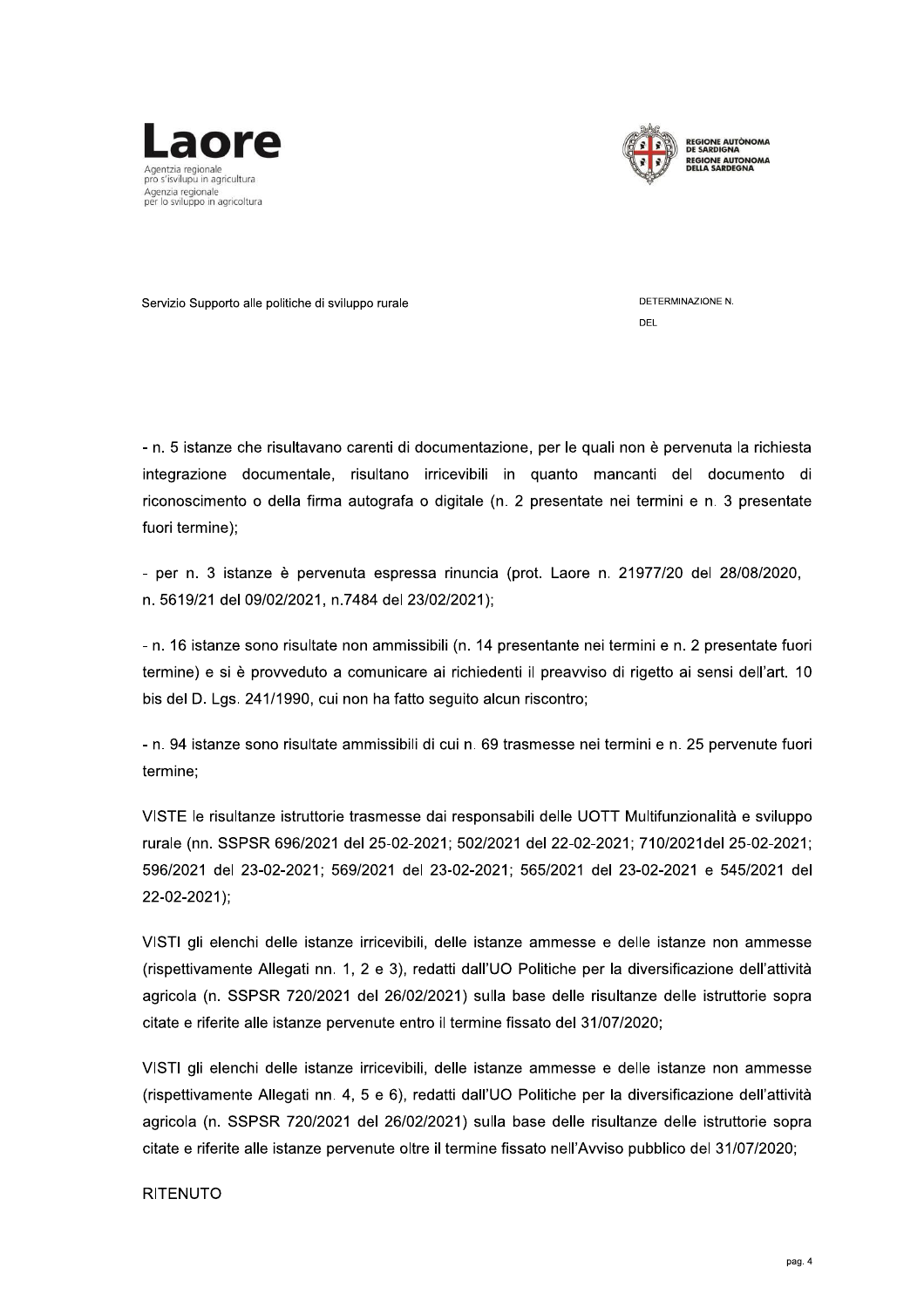



Servizio Supporto alle politiche di sviluppo rural

DETERMINAZIONE N. DEL

di dover procedere ad approvare gli elenchi delle istanze irricevibili, di quelle ammissibili e non ammissibili per le istanze pervenute nel termini (Allegati i elenchi delle istanze irricevibili, di quelle an<br>
ei termini (Allegati nn. 1, 2 e 3) e per quelle p<br>
iso pubblico al 31/07/2020 (Allegati nn. 4,<br>
redatti dall'UO Politiche per la diversificazi<br>
5/02/2021) sulla base delle di dover procedere ad approvare gli elenchi delle istanze irricevibili, di quelle ammissibili e non<br>ammissibili per le istanze pervenute nei termini (Allegati nn. 1, 2 e 3) e per quelle pervenute oltre il<br>termine di scaden termine di scadenza fissato dall'Avviso pubblico al 31/07/2020 (Allegati nn. 4, 5 e 6) nonché  $\overline{\phantom{a}}$ rele de rinunce (Allegato n. $\overline{\phantom{a}}$ ), redatti dali UO Politiche per la diversificazione dell'attività di dover procedere ad approvare gli elenchi delle istanze irricevibi<br>ammissibili per le istanze pervenute nei termini (Allegati nn. 1, 2 e 3)<br>termine di scadenza fissato dall'Avviso pubblico al 31/07/2020 (A<br>
l'elenco dell isuitanze delle istruttorie sopra citate;

# **DETERMINA**

**DI PRENDERE ATTO** delle risultanze delle istruttorie effettuate dal responsabili delle UOTT iviultifunzionalita e sviluppo rura **DETERMINA**<br> **DETERMINA**<br>
Multifunzionalită e sviuppo rurale (nn. SSPSR 696/2021 del 25-02-2021; 502/2021 del 22-02-2021;<br>
22-02-2021; 710/2021 del 25-02-2021; 596/2021 del 23-02-2021; 569/2021 del 23-02-2021;<br> **DI APPROVA** 

anze irricevibili, ammissibili e non ammissibili (rispettivamente Allegati i Multifunzionalità e sviluppo rurale (nn. SSPSR 696/2021 del 25-02-2021; 502/2021 del 22-02-2021; 502/2021 del 23-02-2021; 502/2021 del 23-02-2021; 565/2021 del 23-02-2021; 565/2021 del 23-02-2021; 565/2021 del 23-02-2021; isuitanze delle istruttorie sopra citate e riferite alle istanze pervenute entro il termine fissato

10/2021 del 25-02-2021; 596/2021 del 23-02-2021; 569/2021 del 25-02-2021; 596/2021 del 23-02-2021; 569/2021 del 33-02-2021 e 545/2021 del 22-02-2021;<br>RE E PUBBLICARE gli elenchi delle istanze irricevibili, ammi<br>pettivament EF OF EXERT, TRENCE CITEDERT, COSENCET CITED CE OF EXERT, COSENCET CONTERT, 1999-1999, 1999-1999, 1999-1999, 1919<br> **DI APPROVARE E PUBBLICARE** gli elenchi delle istanze irricevibili, ammissibili e non<br>
ammissibili (rispett anze irricevibili, ammissibili e non ammissibili (rispettivamente Allegati nn. 4, 5, 6), redatti dall'UO Politiche per la diversificazione dell'attività agricola (n. SSPSR 720/2021 del 26/02/2021) sulla base delle risultanze delle pettivamente Allegati nn. 1, 2, 3), redatti dall'UO Politiche per la di<br>icola (n. SSPSR 720/2021 del 26/02/2021) sulla base delle ris<br>icola (n. SSPSR 720/2021 del 26/02/2021) sulla base delle ris<br>**RE E PUBBLICARE** gli elen istruπorie sopra struttorie sopra citate e rirente alle istanze pervenute entro il termine fissato del 31/0//2020;<br> **DI APPROVARE E PUBBLICARE** gli elenchi delle istanze irricevibili, ammissibili e non<br>
ammissibili (rispettivamente Allegat animissioni (ispectivalite) regadition. 4, 0, 0), redatti dali OO Tolitorie per la diversificazione dell'attività agricola (n. SSPSR 720/2021 del 26/02/2021) sulla base delle risultanze delle istruttorie sopra citate e rif

DI APPROVARE E PUBBLICARE l'elenco delle rinunce (Allegato n. 7) redatto dall'UO Politiche